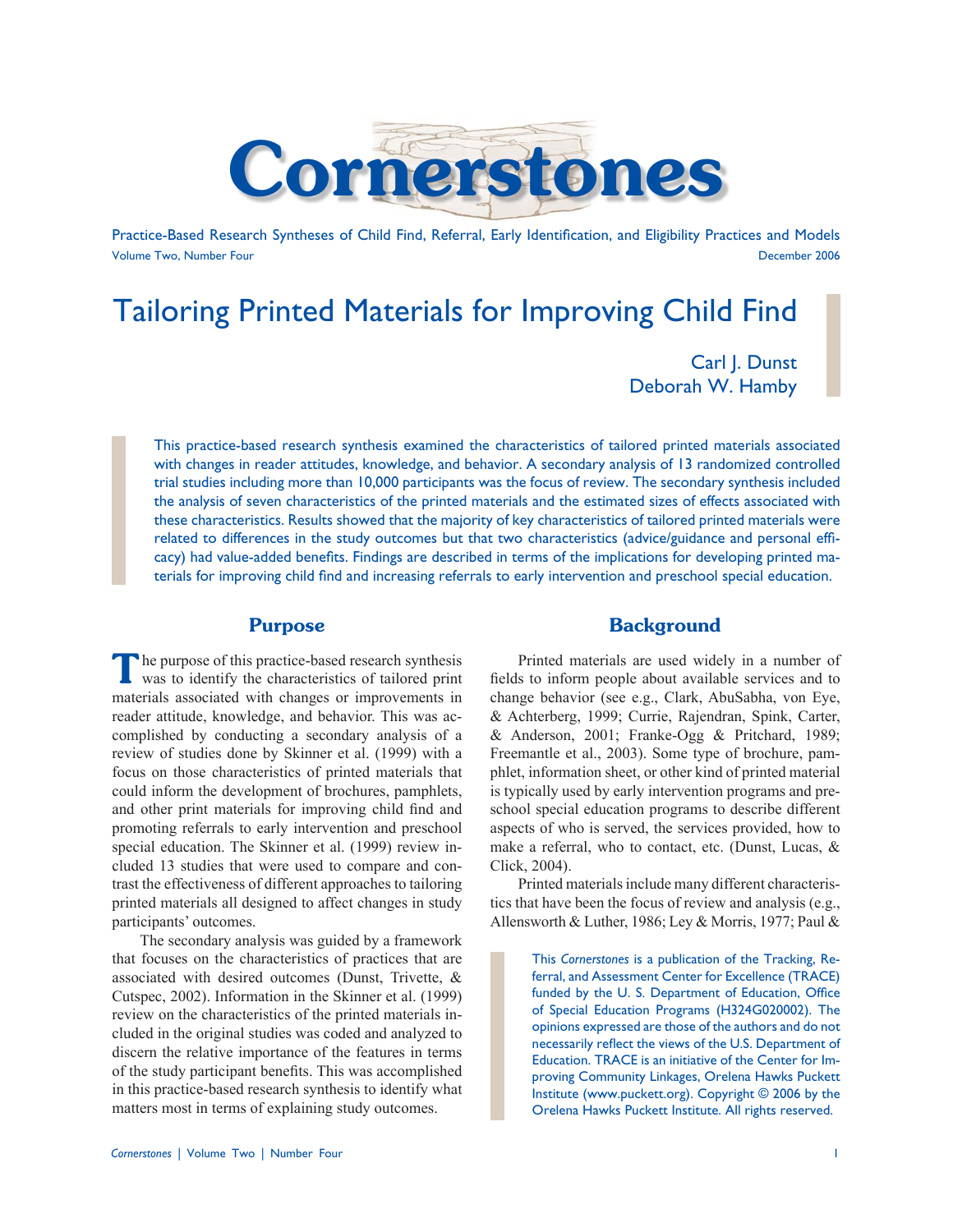Redman, 1997). One feature of printed materials that has been the focus of attention is the extent to which *tailoring* the materials matters in terms of intended outcomes (Azar, 1999; Eakin, Glasgow, & Riley, 2000; Kreuter, Farrell, Olevitch, & Brennan, 2000). Tailoring refers to the preparation of materials that specifically attempt to reach and affect changes in a targeted audience. According to Ryan and Lauver (2002), "tailored interventions could be improved by (a) *identifying the most salient characteristics to be tailored*, (b) further delineating essential components of [tailored interventions], (c) determining the efficacy of different delivery channels..., and (e) clarifying whether the efficacy of [tailored interventions] changes over time" (p. 331, emphasis added).

#### *Description of the Practice*

Kreuter, Strecker, and Glassman (1999) define tailoring as "any combination of strategies and information *intended to reach one specifi c person*, based on characteristics that are unique to that person, related to the outcome of interest, and *derived from an individual assessment*" (p. 277). Tailored material and communication have highly individualized content and are based on information about the intended audience. For example, a brochure used to improve child find would be considered tailored if it both addressed a specific audience (e.g., physicians) and included information that the audience deemed important (e.g., what benefits would accrue to patients referred to early intervention). According to Kreuter et al. (1999), tailored printed materials are more likely to be effective when one is trying to reach a specific subpopulation with specific conditions, concerns, or needs (e.g., parents of young children with disabilities). The extent to which tailoring printed materials is supported by research findings was the focus of this practice-based research synthesis.

# **Search Strategy**

#### *Search Terms*

 The search terms used by Skinner et al. (1999) to identify relevant studies were not included in their review. The key terms used by the investigators were *tailored*, *tailoring*, *print material*, and *communication*. These terms presumably were used to identify the studies included in their review.

#### *Sources*

 MEDLINE and PsychLit were the two sources used to identify relevant studies. The search was limited to the years 1986 to 1998.

#### *Selection Criteria*

Studies were included if they "all were randomized

controlled trials assessing individually tailored interventions with a comparison intervention" (Skinner et al., 1999, p. 291). The definition and description of tailoring described by Kreuter et al. (1999) guided study selection.

## **Search Results**

 Thirteen (13) studies in 12 research reports were included in the Skinner et al. (1999) review. Table 1 includes information on the study participants and Table 2 includes the codes of the printed materials assigned for this practice-based research synthesis.

#### *Participants*

 The 13 studies included 10,204 participants. Gender was reported in all but one study. About three quarters (77%) of the participants were female and one quarter were male. Ethnicity was reported or could be discerned in seven studies (54%). Eighty one (81) percent to 100% of the study participants in any one study were white or from European countries that are primarily Caucasian.

 Information about participant ages and education were reported for five  $(38%)$  and eight  $(62%)$  studies respectively. The mean ages of the participants ranged from 21 to 44 years with all but one study including adults between 39 and 44 years of age on average. The education levels of the participants ranged from those having less than a high school education to those with college degrees.

#### *Printed Materials*

 Table 2 shows the type of tailored materials used in the studies and the codes of the materials according to seven print features. Computerized letters or newsletters were used in five studies (38%), written reports or feedback were used in three studies (23%), a brochure or newsletter were used in three studies (23%), and written letters were used in two studies (15%). The types of printed materials were one of two types: those used on an *a priori* basis to affect study participant change (9 studies) and those that provided feedback on a *post hoc* basis (4 studies).

 Seven features of the tailored materials were coded for this practice-based research synthesis to discern which features mattered most in terms of study outcomes: Personal information, efficacy beliefs, readiness for change, advice and guidance, perceived risks, barriers to change, and benefits of change.<sup>1</sup> *Personal information* included the recipient's name, personal medi-

<sup>&</sup>lt;sup>1</sup>A number of studies included financial incentives as a supplemental condition that were considered not relevant for the purposes of this secondary analysis and therefore were not included in this synthesis.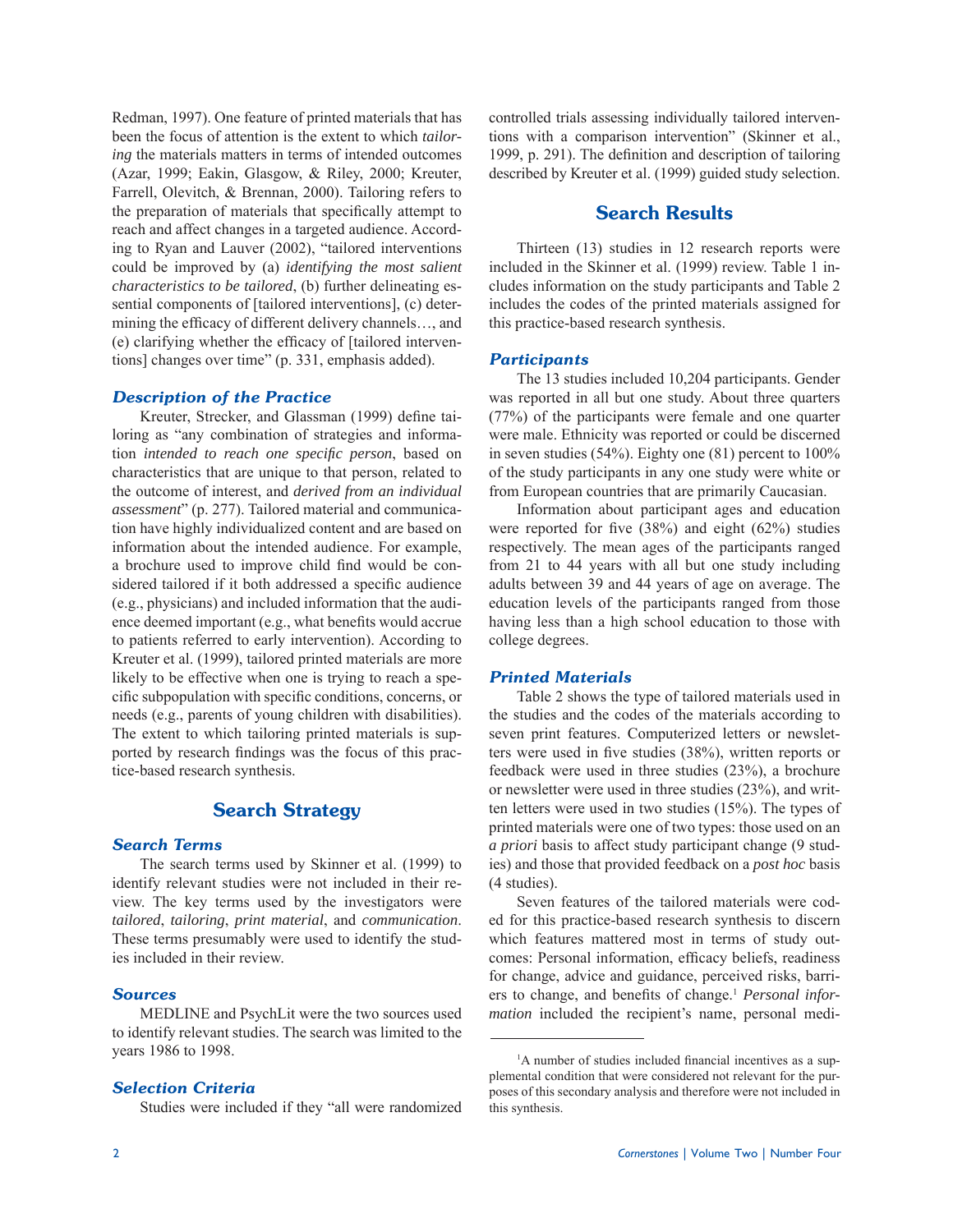cal history, the physician's name, name of the medical practice, appointment times, etc. *Efficacy beliefs* included information about self-efficacy expectations, efficacy enhancement, causal attributions, etc. *Readiness for change* included attitude toward and intention to change, participant stage of change, stage based feedback, etc. *Advice and guidance* included recommendations, self-help booklets, program feedback, tips for affecting change, etc. *Perceived risk* included perceived risk status, perceived susceptibility, perceived threats, the risks for not changing behavior, etc. *Barriers to change* included information on factors that needed to be overcome to affect change. *Benefi ts of change* included information on the reasons or factors contributing to positive behavior change. The number of characteristics coded in all 13 studies ranged from 5 to 9 (Table 2). The number of characteristics coded in any one study varied from one (Brinberg & Axelson, 1990) to seven (Campbell et al., 1994).

# **Synthesis Findings**

 Table 3 shows the coding of the 13 studies in terms of the purpose of this research synthesis. The table includes the particular comparisons that constituted the focus of analysis, the outcomes for each comparison, and the estimated sizes of effects of the tailored printedmaterials interventions. The source material for the data used to calculate the estimated effect sizes was from Table 1 in the Skinner et al. (1999) review and information provided in the text of the Skinner et al. paper. In those instances where discrepancies were found between the table and text, the original study reports were examined to clarify the results.

#### *Types of Comparisons*

 The main focus of analysis in all of the studies was between tailored materials vs. nontailored materials. There were two types of tailored-materials comparisons: tailored materials alone vs. a comparison or no material control group, and tailored materials plus a second condition vs. a comparison or no material control group. The second conditions included nutritional counseling (NC), booster letter (BL), self-help booklet (SB), telephone consultation (PC), health risk appraisals (HRA), and manuals that matched (MM) the state of change of the intervention group participants. The contrasting conditions allowed tests of the value-added benefits of combining tailored materials with another intervention. Eight studies included tests of effects of tailored materials alone and seven studies included tests of the effects of tailored materials plus another intervention.

#### *Outcomes*

The outcomes for which estimates of effect sizes

could be determined included message readership, recall, or credibility; attitude toward and intention to change; and behavior change.<sup>2</sup> The latter included measures of dietary changes (e.g., decreased fat intake or increased fruit intake), smoking cessation, physical exercise, and completion of health-related tasks. Message readership, recall, or credibility were measured in seven studies (54%), attitude toward or intention to change was measured in six studies (46%), and behavioral outcomes were measured in 12 studies (92%).

#### *Sizes of Effects*

 The estimated sizes of effect were assessed in two ways: (1) Cohen's *d* effect sizes for the differences between the comparisons described above and (2) the differences in the percent change between the intervention and comparison groups in the studies. Cohen's *d* effect sizes were calculated from the *p* values included in the Skinner et al. (1999) paper for between group differences using procedures described by Rosenthal (1994).<sup>3</sup> These are the lower limit effect size estimates for between group differences (Denis, 2003; Iacobucci, 2005). The percent difference estimates were determined by examining the study participants' responses to dichotomously scored questions and ascertaining the percent of the samples that provided positive responses and subtracting the comparison group percent from the experimental group percent to obtain the estimated size of effect.

 The last two columns of Table 3 include the estimated sizes of effects that were able to be calculated for the 42 between group comparisons constituting the focus of analysis. Cohen's *d* effect sizes could be calculated for three quarters (74%) of the comparisons, and the percent difference favoring the printed-materials groups could be calculated for just over half (57%) of the comparisons.

 The average Cohen's *d* effect size for all studies and comparisons combined was .25 (95% confidence interval  $\text{[CI]} = .19$  to .30) and the average percent difference for all studies and comparisons combined was 19 (95%  $CI = 15$  to 23). These findings, taken together, indicate that the use of tailored materials for affecting changes in study participants' knowledge, attitude, and behavior was effective. Preliminary analyses, however, found that the use of tailored materials for affecting changes in smok-

 <sup>2</sup>The outcomes that were measured once and in only one study (e.g., nutrition knowledge) were not included in the analyses described next.

<sup>&</sup>lt;sup>3</sup>In the largest number of cases, conventional (e.g.,  $p < .05$ ) rather than exact *p* values were reported that necessarily produced conservative estimates of effect sizes. This was not considered a problem for purposes of this synthesis because our main focus was the average sizes of effects for the different practice characteristics.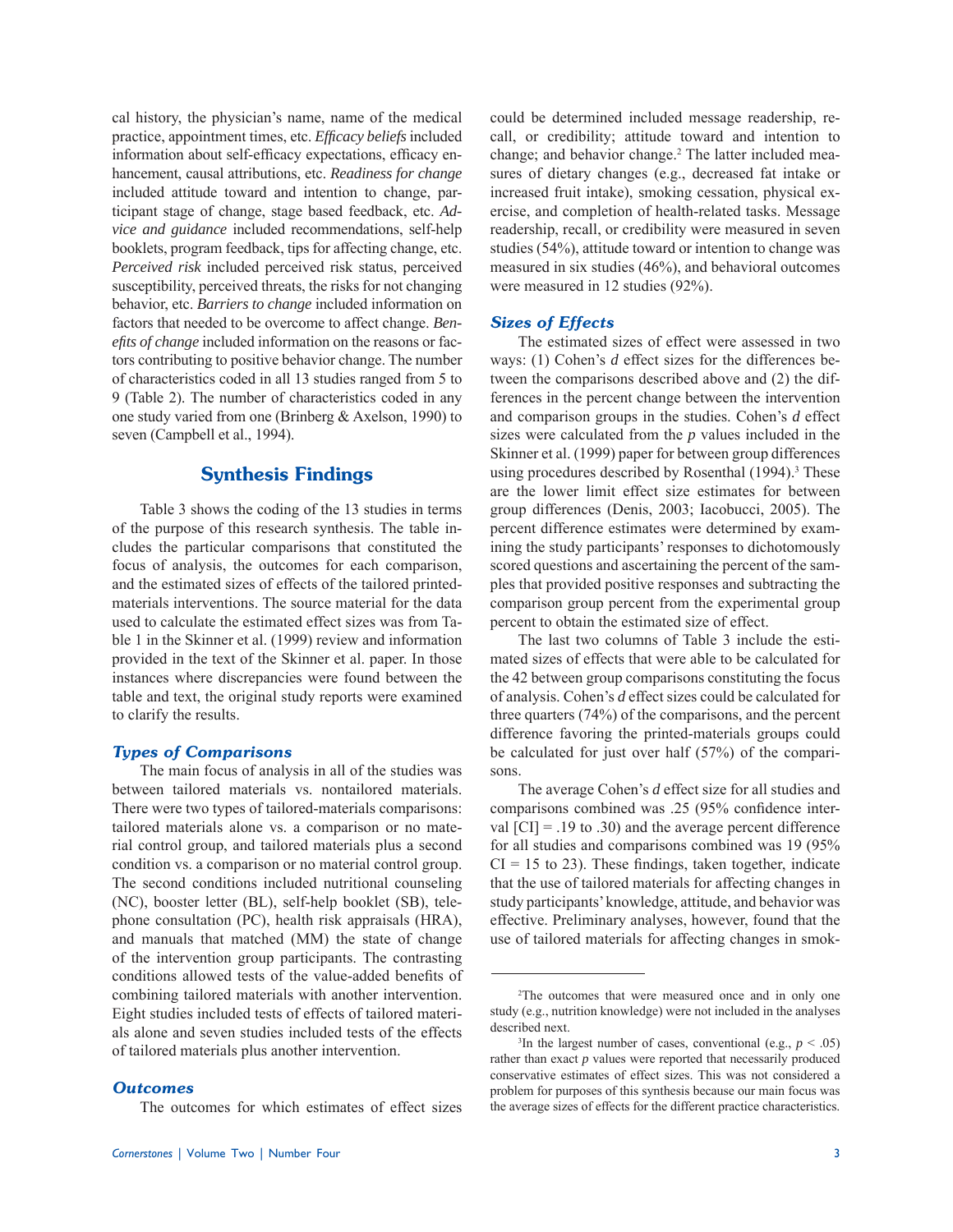ing cessation was not as effective as for other purposes. Because this particular kind of intervention did not have direct implications for informing improvements in child find, the results from these studies were excluded from further consideration.

Table 4 summarizes the findings for the Cohen's *d* effect-size estimates according to the study focus, type of printed material, seven printed-material features, number of tailored features, type of comparison, and type of outcome. These findings were the basis for primary interpretation of the results and were supplemented by the percent difference findings (Table 5) for the same study characteristics variables.

 A number of patterns of results emerged from the analyses highlighting the characteristics of and conditions under which tailored materials had positive effects. First, gained framed messages (tailored materials) and positive focused interventions (study focus) tended to yield the largest effect sizes (*ds* and %), whereas interventions focusing on risk reduction and tailored messages communicating risks or losses (tailored materials) tended to be associated with smaller effect sizes (*d*s).

 Second, tailored materials that included feedback on study participant behavior or actions had some valueadded benefits in terms of the sizes of effects (*ds* and %) associated with the intervention. The feedback presumably functioned as a reinforcement for participants efforts to change.

 Third, several material features appeared to have some value-added benefits in terms of the sizes of effects associated with intervention impact. Tailored materials that included advice and guidance and that placed emphasis on personal responsibility for change (efficacy beliefs) tended to yield somewhat larger effect sizes (*d*s). All of the printed-material features, however, were associated with positive study outcomes (*d*s and %). The number of tailored-material features that were included in brochures, newsletters, or letters did not appear to matter as much as the messages themselves as evidenced by mixed effect size findings (*ds* vs. %).

Fourth, the sizes of effects (*ds* and %) for combining tailored materials with a second kind of intervention indicated that doing so had value-added benefits in terms of optimal positive study outcomes. This finding is consistent with results from other studies showing that printed materials used in combination with other interventions tend to produce better outcomes (Faulkner et al., 2003; Grimshaw et al., 2006).

 Fifth, the effects of tailored materials were much alike regardless of outcome (*d*s and %). The fact that actual behavior change was associated with use of tailored materials is especially encouraging since the use of tailored materials for child find purposes would be specifically intended to either promote referrals by primary referral sources or have parents or other primary caregivers specifically seek out early intervention or preschool special education.

 Sixth, pattern analysis by inspection (Table 3) suggested that the use of tailored materials together with a second intervention that involved behavioral action or advice tended to be associated with the largest sizes of effects. This finding suggests that behavioral interventions that used tailored materials to spark changes were to some degree more effective.

# **Conclusion**

 Findings from this secondary analysis of printed tailored-materials interventions confirmed the conclusions made by Skinner et al. (1999) in their original review of the 13 studies included in this paper. Results showed that tailoring printed materials is associated with positive study outcomes. This secondary analysis helps identify the specific features of printed materials and the conditions under which interventions are most effective. Gainframed messages and materials that include advice and guidance and that are used in conjunction with another intervention are more likely to be associated with the largest sizes of effect.

 Findings from this synthesis should be considered suggestive rather than definitive given the small number of studies and the ways in which the sizes of effects needed to be estimated (see Footnote 3). Notwithstanding these concerns, the results nonetheless do have implications for preparing printed materials for improving child find and increasing referrals to early intervention and preschool special education.

#### *Implications for Practice*

 The *Endpoints* (Vol. 2, Number 4) nontechnical summary of this research synthesis includes a checklist for developing and using tailored printed materials for conducting child find. The checklist was developed based on the findings reported in this *Cornerstones* research synthesis as well as from results of other syntheses (Clow, Dunst, Trivette, & Hamby, 2005; Dunst & Gorman, 2006). The checklist includes guidelines for developing tailored messages (message framing), preparing tailored printed materials (material preparation), and using the tailored materials together with other child find practices (interventions) to promote and sustain referrals to early intervention and preschool special education.

 Tailoring printed materials for reaching different targeted audiences for improving child find means having not one but several different program brochures, pamphlets, program descriptions, etc. According to Azar (1999) "personalized…messages may be twice as effective as one-size-fits-all" (p. 1) materials. Having differ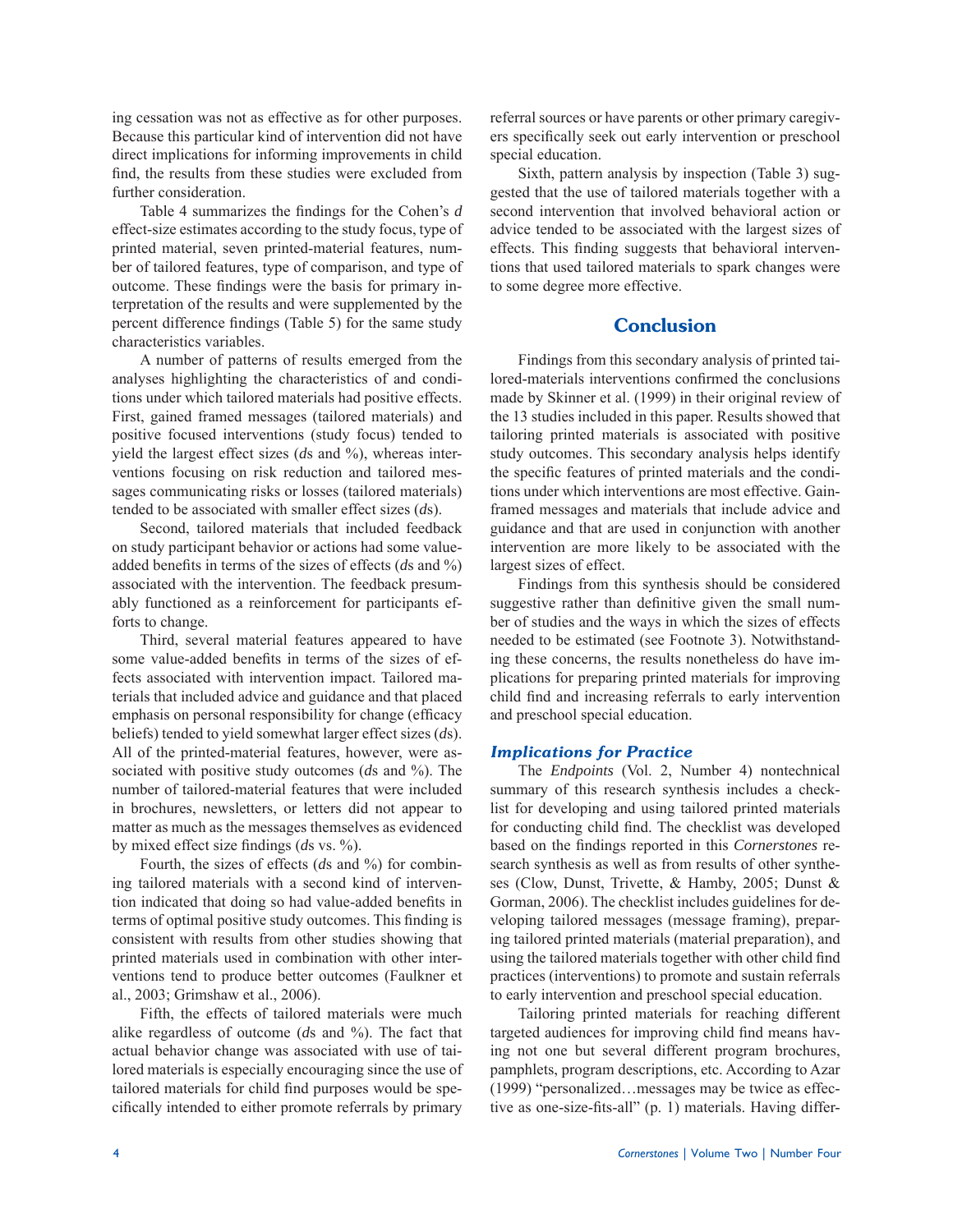ent printed materials for different audiences may seem inefficient, but in today's world of desktop publishing, developing tailored printed materials is not only feasible but easily accomplished (see especially Kreuter et al., 2000). The payoff in doing so is likely to be more effective child find.

 Research reported in other syntheses (Clow et al., 2005; Faulkner et al., 2003; Grimshaw et al., 2005) indicates that passive distribution of printed materials (tailored or not) are not likely to be effective or as effective as other kinds of interventions that include faceto-face interactions with the people targeted for behavior change. It is therefore likely to be the case that tailored materials will be most effective when used in conjunction with other kinds of child find practices.

# **References**

- Allensworth, D. D., & Luther, C. R. (1986). Evaluating printed materials. *Nurse Educator, 11*, 18-22.
- Azar, B. (1999). Tailored interventions prove more effective [Electronic version]. *APA Monitor, 30*(6).
- Brinberg, D., & Axelson, M. L. (1990). Increasing the consumption of dietary fiber: A decision theory analysis. *Health Education Research, 5*, 409-420.
- Brug, J., Glanz, K., van Assema, P., Kok, G., & van Breukelen, G. J. P. (1998). The impact of computertailored feedback and iterative feedback on fat, fruit, and vegetable consumption. *Health Education and Behavior, 25*, 517-531.
- Brug, J., Steenhuis, I., van Assema, P., & de Vries, H. (1996). The impact of a computer-tailored nutrition intervention. *Preventive Medicine, 25*, 236-242.
- Campbell, M. K., De Vellis, B. M., Strecher, V. J., Ammerman, A. S., De Vellis, R. F., & Sandler, R. S. (1994). Improving dietary behavior: The effectiveness of tailored messages in primary care. *American Journal of Public Health, 84*, 783-787.
- Clark, K. L., AbuSabha, R., von Eye, A., & Achterberg, C. (1999). Text and graphics: Manipulating nutrition brochures to maximize recall. *Health Education Research: Theory and Practice, 14*, 555-564.
- Clow, P., Dunst, C. J., Trivette, C. M., & Hamby, D. W. (2005). Educational outreach (academic detailing) and physician prescribing practices. *Cornerstones, 1*(1), 1-9. Available at http://tracecenter.info/ cornerstones/cornerstones\_vol1\_no1.pdf
- Currie, K., Rajendran, M., Spink, J., Carter, M., & Anderson, J. (2001). Consumer health information: What the research is telling us. *Australian Family Physician, 30*, 1108-1112.
- Curry, S. J., McBride, C., Grothaus, L. C., Louie, D., & Wagner, E. H. (1995). A randomized trial of self-help materials, personalized feedback, and

telephone counseling with nonvolunteer smokers. *Journal of Consulting and Clinical Psychology, 63*, 1005-1014.

- Curry, S. J., Wagner, E. H., & Grothaus, L. C. (1990). Intrinsic and extrinsic motivation for smoking cessation. *Journal of Consulting and Clinical Psychology, 58*, 310-316.
- Denis, D. J. (2003). Alternatives to null hypothesis significance testing. *Theory and Science*, 4(1), 127-156.
- Dunst, C. J., & Gorman, E. (2006). Physician referrals of young children with disabilities: Implications for improving child find. *Cornerstones*, 2(1). Available at http://tracecenter.info/cornerstones/cornerstones\_ vol2\_no1.pdf
- Dunst, C. J., Lucas, S. M., & Click, F. (2004). Sources of information about public awareness practices. *Milemarkers, 1*(1), 1-5. Available at http://www. tracecenter.info/milemarkers/milemarkers\_vol1\_ no1.pdf
- Dunst, C. J., Trivette, C. M., & Cutspec, P. A. (2002). Toward an operational definition of evidence-based practices. *Centerscope, 1*(1), 1-10. Available at http:// www.evidencebasedpractices.org/centerscope/ centerscopevol1no1.pdf
- Eakin, E. G., Glasgow, R. E., & Riley, K. M. (2000). Review of primary care-based physical activity intervention studies [Electonic version]. *Journal of Family Practice, 49*, 158-168.
- Faulkner, A., Mills, N., Bainton, D., Baxter, K., Kinnersley, P., Peters, T. J., & Sharp, D. (2003). A systematic review of the effect of primary carebased service innovations on quality and patterns of referral to specialist secondary care. *British Journal of General Practice, 53*, 878-884.
- Franke-Ogg, D., & Pritchard, L. (1989). Parenting education: Primary prevention in a rural community. *Prevention in Human Services, 6*(2), 93-100.
- Freemantle, N., Harvey, E. L., Wolf, F., Grimshaw, J. M., Grilli, R., & Bero, L. A. (2003). Printed educational materials: Effects on professional practice and health care outcomes (Cochrane Review). *Cochrane Library*, Issue 1. Oxford, UK: Update Software.
- Grimshaw, J. M., Eccles, M. P., Greener, J., Maclennan, G., Ibbotson, T., Kahan, J. P., & Sullivan, F. (2006). Is the involvement of opinion leaders in the implementation of research findings a feasible strategy? *Implementation Science, 1*(3). Retrieved July 13, 2006, from http://www. implementationscience.com/content/1/1/3
- Grimshaw, J. M., Winkens, R. A. G., Shirran, L., Cunningham, C., Mayhew, A., Thomas, R., & Fraser, C. (2005). Interventions to improve outpatient referrals from primary care to secondary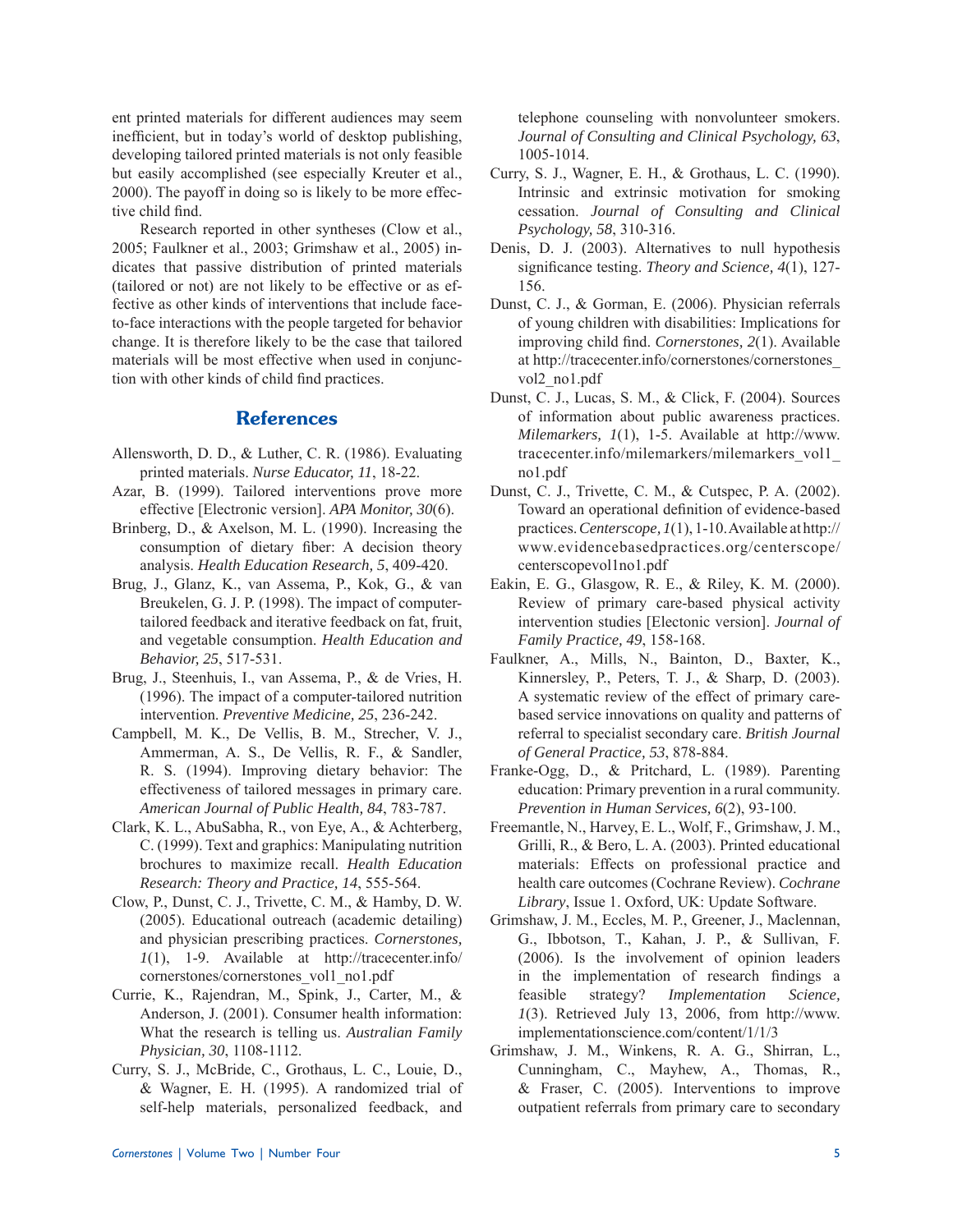care (Review). *Cochrane Database of Sytematic Reviews*, Issue 4. Art. No. CD005471.

- Iacobucci, D. (2005). On *p*-values. *Journal of Consumer Research, 32*(1), 1-6.
- Kreuter, M. W., Bull, F. C., Clark, E. M., & Oswald, D. L. (1999). Understanding how people process health information: A comparison of tailored and nontailored weight loss materials. *Health Psychology, 18*, 487-494.
- Kreuter, M. W., Farrell, D. W., Olevitch, L. R., & Brennan, L. K. (2000). *Tailoring health messages: Customizing communication with computer technology*. Mahwah, NJ: Erlbaum.
- Kreuter, M. W., & Strecher, V. J. (1995). Changing inaccurate perceptions of health risk: Results from a randomized trial. *Health Psychology, 14*, 56-63.
- Kreuter, M. W., & Strecher, V. J. (1996). Do tailored behavior change messages enhance the effectiveness of health risk appraisals? Results from a randomized trial. *Health Education Research, 11*, 97-105.
- Kreuter, M. W., Strecher, V. J., & Glassman, B. (1999). One size does not fit all: The case for tailoring print materials. *Annals of Behavioral Medicine, 21*, 276- 283.
- Ley, P., & Morris, L. A. (1977). Psychological aspects of written information for patients. In S. Rachman (Ed.), *Contributions to medical psychology: Volume 3* (pp. 117-149). New York: Pergamon Press.
- Marcus, B. H., Emmons, K. M., Simkin-Silverman, L., Linnan, L. A., Taylor, E. R., Bock, B. C., Roberts, M. B., Rossi, J. S., & Abrams, D. B. (1998). Evaluation of motivationally tailored vs. standard self-help physical activity interventions at the workplace. *American Journal of Health Promotion, 12*, 246-253.
- Meldrum, P., Turnbull, D., Dobson, H. M., Colquhoun, C., Gilmour, W. H., & McIlwaine, G. M. (1994). Tailored written invitations for second round breast cancer screening: A randomized controlled trial.

*Journal of Medical Screening, 1*, 245-248.

- Paul, C. L., & Redman, S. (1997). A review of the effectiveness of print material in changing healthrelated knowledge, attitudes and behaviour. *Health Promotion Journal of Australia, 7*, 91-99.
- Prochaska, J. O., DiClemente, C. D., Velicer, W. F., & Rossi, J. S. (1993). Standardized, individualized, interactive, and personalized self-help programs for smoking cessation. *Health Psychology, 12*, 399- 405.
- Rosenthal, R. (1994). Parametric measures of effect size. In H. Cooper & L. V. Hedges (Eds.), *The handbook of research synthesis* (pp. 231-244). New York: Russell Sage Foundation.
- Ryan, P.,  $&$  Lauver, D. R. (2002). The efficacy of tailored interventions. *Journal of Nursing Scholarship, 34*, 331-337.
- Skinner, C. S., Campbell, M. K., Rimer, B. K., Curry, S., & Prochaska, J. O. (1999). How effective is tailored print communication? *Annals of Behavioral Medicine, 21*, 290-298.
- Skinner, C. S., Strecher, V. J., & Hospers, H. (1994). Physicians' recommendations for mammography: Do tailored messages make a difference? *American Journal of Public Health, 84*, 43-49.
- Strecher, V. J., Kreuter, M., DenBoer, D. J., Kobrin, S., Hospers, H. J., & Skinner, C. S. (1994). The effects of computer-tailored smoking cessation messages in family practice settings. *Journal of Family Practice, 39*, 262-270.

## **Authors**

 Carl J. Dunst, Ph.D., is Co-Principal Investigator at Tracking, Referral, and Assessment Center for Excellence and Co-Director of the Orelena Hawks Puckett Institute, Asheville, North Carolina (dunst@puckett.org). Deborah W. Hamby, M.P.H., is a Research Analyst at the Puckett Institute (dhamby@puckett.org).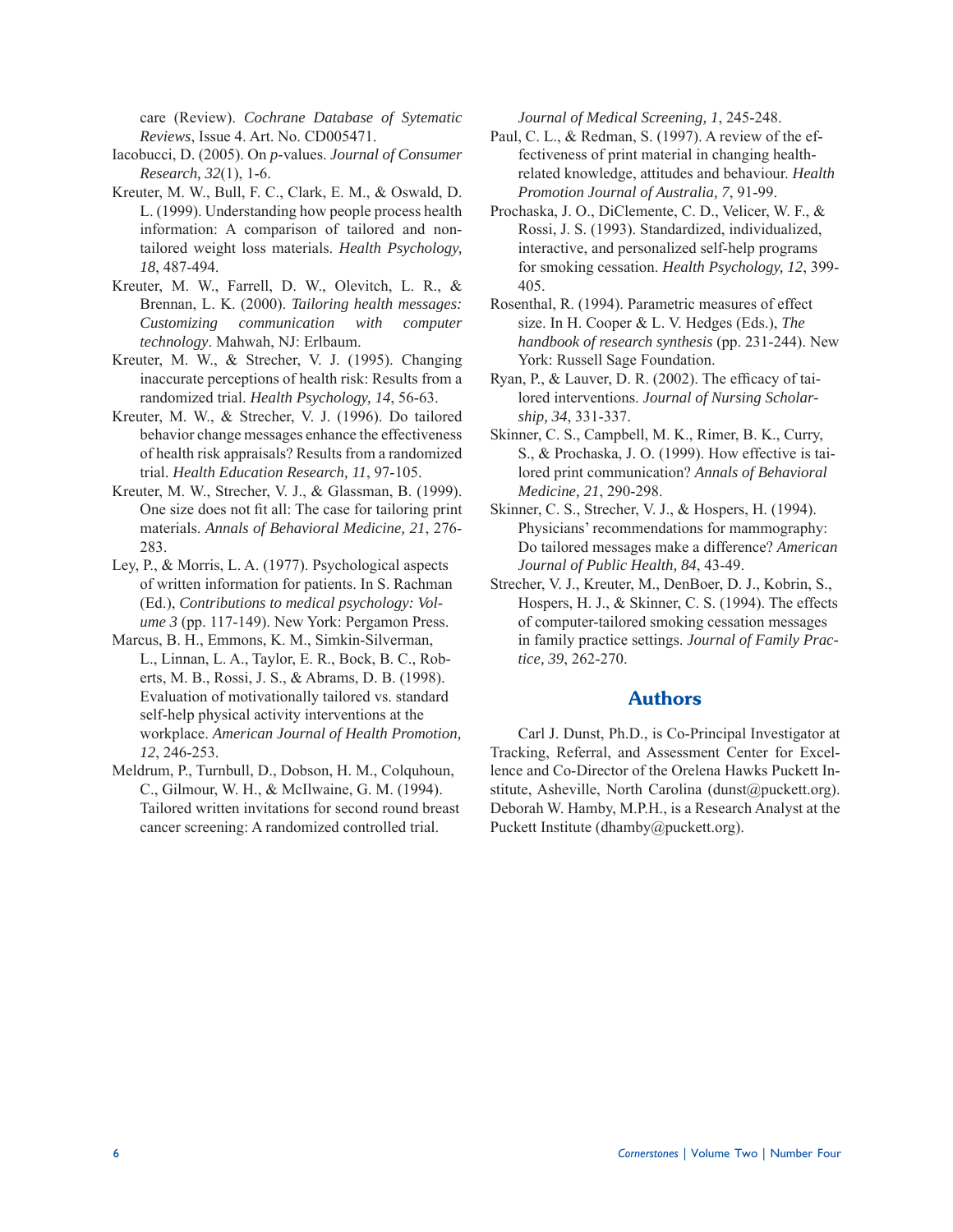|                                   |             |                | Gender $(\% )$ |                          |
|-----------------------------------|-------------|----------------|----------------|--------------------------|
| Study                             | Sample Size | Male           | Female         | <b>Study Focus</b>       |
| Brinberg & Axelson $(1990)$       | 113         | 44             | 56             | Healthy dietary behavior |
| Brug et al. (1996)                | 347         | 83             | 17             | Healthy dietary behavior |
| Brug et al. (1998)                | 646         | 18             | 82             | Healthy dietary behavior |
| Campbell et al. (1994)            | 459         | 25             | 75             | Healthy dietary behavior |
| Curry et al. (1990)               | 1,217       | 48             | 52             | Smoking cessation        |
| Curry et al. (1995)               | 1,137       | NR             | NR.            | Smoking cessation        |
| Kreuter & Strecher $(1995, 1996)$ | 1,317       | 35             | 65             | Health risks             |
| Marcus et al. (1998)              | 150         | 24             | 76             | Physical exercise        |
| Meldrum et al. (1994)             | 3,083       | $\overline{0}$ | 100            | Cancer screening         |
| Prochaska et al. (1993)           | 756         | 38             | 62             | Smoking cessation        |
| Skinner et al. (1994)             | 497         | $\mathbf{0}$   | 100            | Cancer risks             |
| Strecher et al. (1994, Study 1)   | 72          | 32             | 68             | Smoking cessation        |
| Strecher et al. (1994, Study 2)   | 410         | 33             | 67             | Smoking cessation        |

Table 1 *Background Characteristics of the Study Participants and the Study Focus*

## Table 2

*Characteristics of the Printed Material Used in the Studies*

|                                    | Type of                | <b>Tailored Materials Features</b> |                            |                         |                     |                    |                              |                              |  |  |
|------------------------------------|------------------------|------------------------------------|----------------------------|-------------------------|---------------------|--------------------|------------------------------|------------------------------|--|--|
| Study                              | Tailored<br>Material   | Personal<br>Information            | Efficacy<br><b>Beliefs</b> | Readiness<br>for Change | Advice/<br>Guidance | Perceived<br>Risks | <b>Barriers</b><br>to Change | <b>Benefits</b><br>to Change |  |  |
| Brinberg & Axelson<br>(1990)       | Brochure               |                                    |                            |                         | X                   |                    |                              |                              |  |  |
| Brug et al. (1996)                 | Computer<br>Letter     | $\mathbf X$                        | X                          |                         | $\mathbf X$         |                    | X                            | X                            |  |  |
| Brug et al. (1998)                 | Computer<br>Letter     |                                    | X                          | X                       | X                   |                    |                              |                              |  |  |
| Campbell et al. (1994)             | Computer<br>Letter     | X                                  | X                          | X                       | X                   | X                  | X                            | X                            |  |  |
| Curry et al. (1990)                | Feedback               | X                                  | X                          |                         | X                   |                    |                              |                              |  |  |
| Curry et al. (1995)                | Report                 | $\mathbf X$                        | X                          | $\mathbf X$             | X                   |                    |                              |                              |  |  |
| Kreuter & Strecher<br>(1995, 1996) | Newsletter             | X                                  |                            | $\mathbf X$             |                     | $\mathbf X$        | X                            | X                            |  |  |
| Marcus et al. (1998)               | Report                 |                                    | $\mathbf X$                | $\mathbf X$             | $\mathbf X$         |                    |                              |                              |  |  |
| Meldrum et al. (1994)              | Letter                 | X                                  |                            |                         | $\mathbf X$         |                    |                              |                              |  |  |
| Prochaska et al. (1993) Computer   | Report                 |                                    | X                          | X                       | X                   |                    |                              |                              |  |  |
| Skinner et al. (1994)              | Computer<br>Newsletter |                                    |                            | $\mathbf X$             |                     | $\mathbf X$        | $\mathbf X$                  | X                            |  |  |
| Strecher et al.<br>(1994, Study 1) | Newsletter             |                                    | X                          | X                       |                     | X                  | X                            | X                            |  |  |
| Strecher et al.<br>(1994, Study 2) | Letter                 | X                                  |                            | $\mathbf X$             |                     | $\mathbf X$        | X                            | X                            |  |  |
| Number of Studies                  |                        | 7                                  | 8                          | 9                       | 9                   | 5                  | 6                            | 6                            |  |  |

*Cornerstones* | Volume Two | Number Four 7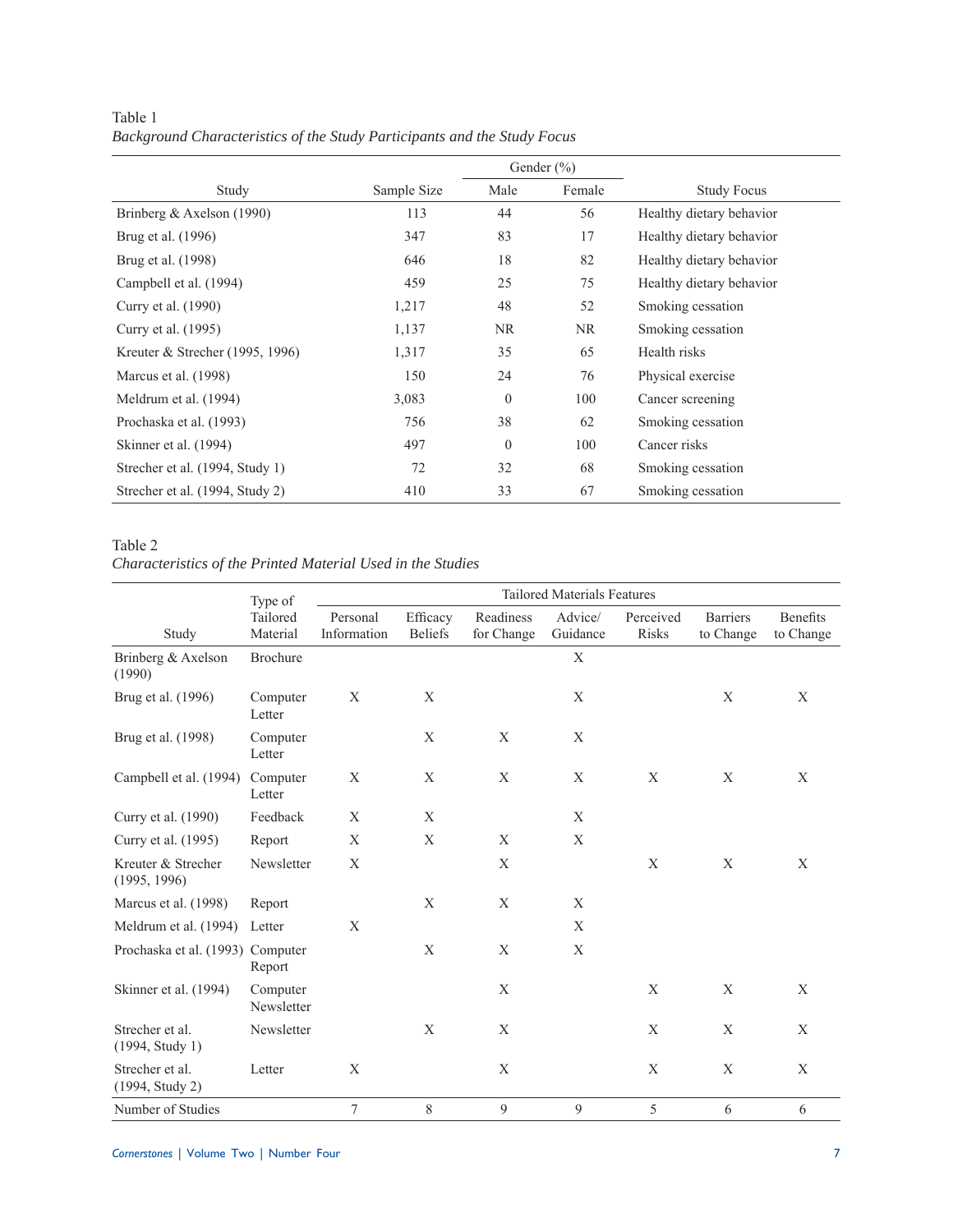|                                 |                         |                              | <b>Estimated Effect Sizes</b> |                          |
|---------------------------------|-------------------------|------------------------------|-------------------------------|--------------------------|
| Study                           | Comparison <sup>a</sup> | Outcomes                     | Cohen's $d$                   | Percent Difference       |
| Brinberg & Axelson (1990)       | TM(NC) vs. NTM(NC)      | Message recall               | .56                           | 27                       |
|                                 | TM(NC) vs. NTM(NC)      | Fiber intake $(\uparrow)$    | $NR^b$                        | 13                       |
|                                 | $TM(NC)$ vs. $C$        | Fiber intake $(†)$           | .43                           | 18                       |
| Brug et al. (1996)              | TM vs. NTM              | Message readership           | .28                           | 30                       |
|                                 | TM vs. NTM              | Intention to change          | .28                           | $-{\rm c}$               |
|                                 | TM vs. NTM              | Fat intake $(\downarrow)$    | .22                           | $\overline{\phantom{0}}$ |
|                                 | TM vs. NTM              | Fruit/vegetable intake (1)   | <b>NR</b>                     | $\overline{\phantom{0}}$ |
| Brug et al. (1998)              | $TM + TM(BL)$ vs. NTM   | Message readership/recall    | .20                           | 6                        |
|                                 | $TM + TM(BL)$ vs. NTM   | Message credibility          | .20                           |                          |
|                                 | TM+TM(BL) vs. NTM       | Intention to change          | .20                           |                          |
|                                 | $TM + TM(BL)$ vs. NTM   | Fat intake $(\downarrow)$    | .20                           |                          |
|                                 | $TM + TM(BL)$ vs. NTM   | Fruit/vegetable intake (1)   | .20                           |                          |
| Campbell et al. (1994)          | TM vs. NTM              | Message readership/recall    | .39                           | 40                       |
|                                 | TM vs. NTM              | Fat intake $(\downarrow)$    | .18                           | 14                       |
|                                 | TM vs. C                | Fat intake $(\downarrow)$    | .22                           | 20                       |
|                                 | TM vs. $NTM + C$        | Fruit/vegetable intake (1)   | <b>NR</b>                     | $\overline{\phantom{0}}$ |
| Curry et al. (1991)             | $TR + SB$ vs. $SB$      | Smoking cessation (24h)      | .10                           | $\overline{\phantom{0}}$ |
|                                 | $TR + SB$ vs. $SB$      | Smoking cessation (7d)       | .12                           | 5                        |
| Curry et al. (1995)             | $TR + PC$ vs. $SB$      | Message recall               | $-.14$                        |                          |
|                                 | $TR + PC$ vs. $SB$      | Workbook completion          | .14                           | $\overline{\phantom{0}}$ |
|                                 | $TR + PC$ vs. $SB$      | Smoking cessation            | .14                           | 5                        |
| Kreuter & Strecher (1995, 1996) | TM vs. HRA              | Message recall               | <b>NR</b>                     | $\qquad \qquad -$        |
|                                 | $TM + HRA$ vs. $C$      | Attitude (optimism)          |                               | 27                       |
|                                 | $TM + HRA$ vs. $C$      | Attitude (pessimism)         |                               | 36                       |
|                                 | TM vs. $HRA + C$        | Health behavior              | .10                           | 18                       |
|                                 | TM vs. $HRA + C$        | Cholesterol screening        | .10                           | 25                       |
|                                 | TM vs. $HRA + C$        | Fat intake $(\downarrow)$    | .10                           | $\overline{\phantom{0}}$ |
| Marcus et al. (1998)            | $TR + MM$ vs. NTM       | Intention to change          | .37                           |                          |
|                                 | $TR + MM$ vs. NTM       | Physical activity (3m)       | .32                           | $\overline{\phantom{m}}$ |
|                                 | $TR + MM$ vs. $NTM$     | Physical activity (6m)       | .43                           | 26                       |
|                                 | $TR + MM$ vs. $NTM$     | Exercise maintenance (3m)    | .32                           |                          |
|                                 | $TR + MM$ vs. $NTM$     | Exercise maintenance (6m)    | .56                           | 23                       |
| Meldrum et al. (1994)           | TM vs. NTM              | Repeat screening             | <b>NR</b>                     | $\qquad \qquad -$        |
| Prochaska et al. (1993)         | $TR + MM$ vs. $NTM$     | Smoking cessation            | .18                           | 11                       |
| Skinner et al. (1994)           | TM vs. NTM              | Message readership           | .22                           | 13                       |
|                                 | TM vs. NTM              | Message recall               | .18                           |                          |
|                                 | TM vs. NTM              | Intention to change $(S1)^d$ |                               | 11                       |
|                                 | TM vs. NTM              | Intention to change (S2)     |                               | 19                       |

Table 3 *Study Outcome Measures and Estimated Effects of the Interventions*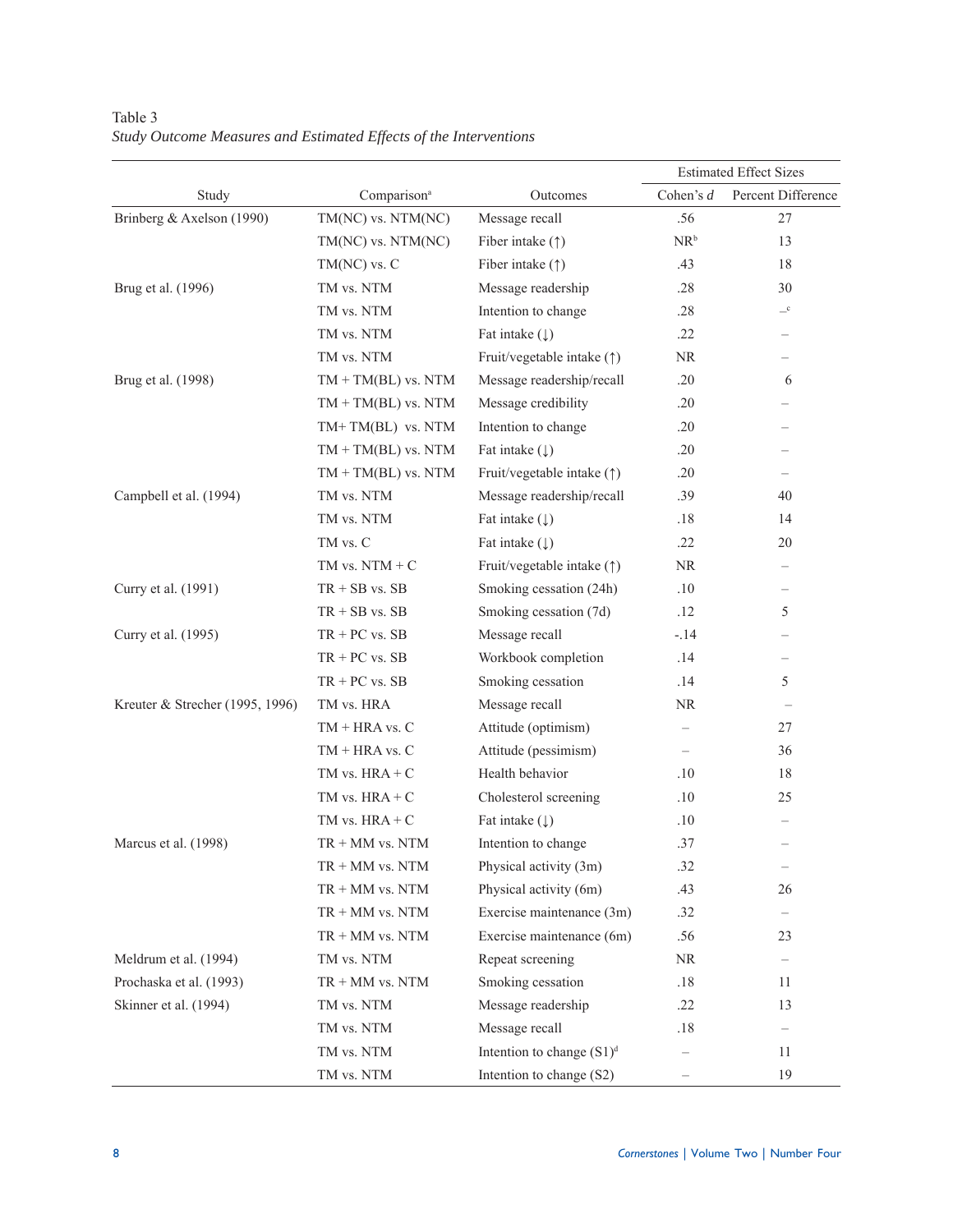#### Table 3, continued

|                                |                         |                   | <b>Estimated Effect Sizes</b> |                    |  |
|--------------------------------|-------------------------|-------------------|-------------------------------|--------------------|--|
| Study                          | Comparison <sup>a</sup> | Outcomes          | Cohen's $d$                   | Percent Difference |  |
| Strecher et al. (1994) Study 1 | TM vs. NTM              | Smoking cessation | .56                           | 24                 |  |
| (Sample 1)                     |                         |                   |                               |                    |  |
| Strecher et al. (1994) Study 1 | TM vs. NTM              | Smoking cessation | <b>NR</b>                     | $\theta$           |  |
| (Sample 2)                     |                         |                   |                               |                    |  |
| Strecher et al. (1994) Study 2 | TM vs. C                | Smoking cessation | .28                           | 12                 |  |
| (Sample 1)                     |                         |                   |                               |                    |  |
| Strecher et al. (1994) Study 2 | TM vs. C                | Smoking cessation | <b>NR</b>                     | $\boldsymbol{0}$   |  |
| (Sample 2)                     |                         |                   |                               |                    |  |

 $A<sup>a</sup>TM =$  Tailored materials, TR = Tailored report, NTM = Nontailored materials, TM(NC) = Tailored materials plus nutrition counseling, TM(BL) = Tailored materials plus booster letters, SB = Self-help booklet, PC = Telephone consultation, HRA = Health risk appraisal,  $MM = Stage-matched \, manual$ , and  $C = Control \, group$ .

<sup>b</sup>Findings reported simply as a nonsignificant result without a *p* value were not included in the secondary analyses. <sup>c</sup>Could not be calculated based on information in Skinner et al. (1999) review.  $dS = Sample$ .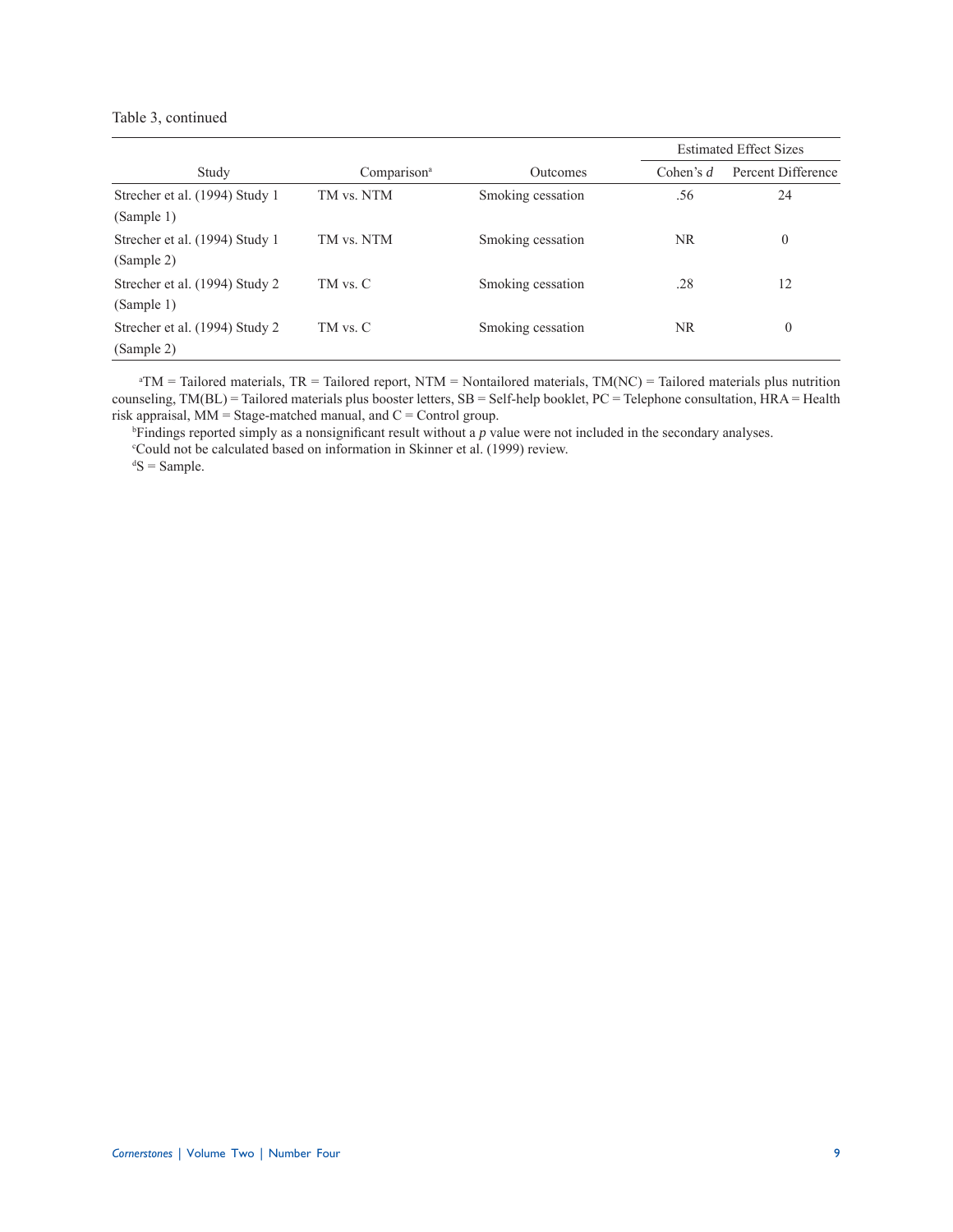|                                         |                |                     | Cohen's $d$        |                     |  |
|-----------------------------------------|----------------|---------------------|--------------------|---------------------|--|
|                                         |                | Number              | Mean               | 95%                 |  |
| <b>Study Characteristics</b>            | Studies        | <b>Effect Sizes</b> | <b>Effect Size</b> | Confidence Interval |  |
| <b>Study Focus</b>                      |                |                     |                    |                     |  |
| Dietary behavior                        | $\overline{4}$ | 13                  | .27                | $.20 - .34$         |  |
| Health risks                            | $\overline{2}$ | 5                   | .14                | $.07 - .21$         |  |
| Exercise/screenings                     | $\overline{2}$ | 5                   | .40                | $.28 - .52$         |  |
| Type of Tailored Material               |                |                     |                    |                     |  |
| Written brochure/newsletter/letter      | 3              | $\boldsymbol{7}$    | .24                | $.07 - .41$         |  |
| Computerized letter/newsletter          | 3              | 11                  | .23                | $.19 - .27$         |  |
| Written report/feedback                 | $\mathfrak{2}$ | 5                   | .40                | $.28 - .52$         |  |
| <b>Tailored-Material Features</b>       |                |                     |                    |                     |  |
| Personal information                    | 3              | 9                   | .21                | $.13 - .28$         |  |
| Efficacy beliefs                        | $\overline{4}$ | 16                  | .29                | $.23 - .34$         |  |
| Readiness for change                    | 5              | 18                  | .25                | $.19 - .31$         |  |
| Advice and guidance                     | 5              | 18                  | .31                | $.25 - .37$         |  |
| Perceived risks                         | 3              | $\,$ 8 $\,$         | .19                | $.10 - .27$         |  |
| Barriers to change                      | 4              | 11                  | .21                | $.15 - .27$         |  |
| Benefits of change                      | $\overline{4}$ | 11                  | .21                | $.15 - .27$         |  |
| Number of Tailored-Material Features    |                |                     |                    |                     |  |
| $1 - 3$                                 | 3              | 12                  | .33                | $.24 - .42$         |  |
| $4+$                                    | $\overline{4}$ | 11                  | .21                | $.15 - .27$         |  |
| Type of Comparison                      |                |                     |                    |                     |  |
| Tailored alone vs. control/comparison   | 5              | 13                  | .25                | $.17 - .33$         |  |
| Tailored + other vs. control/comparison | $\overline{2}$ | 10                  | .30                | $.21 - .39$         |  |
| Type of Outcome                         |                |                     |                    |                     |  |
| Message readership/recall/credibility   | 5              | $\boldsymbol{7}$    | .29                | $.16 - .42$         |  |
| Intention to change                     | 3              | 3                   | .28                | $.07 - .49$         |  |
| <b>Behavior</b>                         | 6              | 13                  | .26                | $.17 - .35$         |  |

# Table 4 *Estimated Cohen's* d *Sizes of Effects for Selected Study Characteristics and the Printed-Material Featu*res